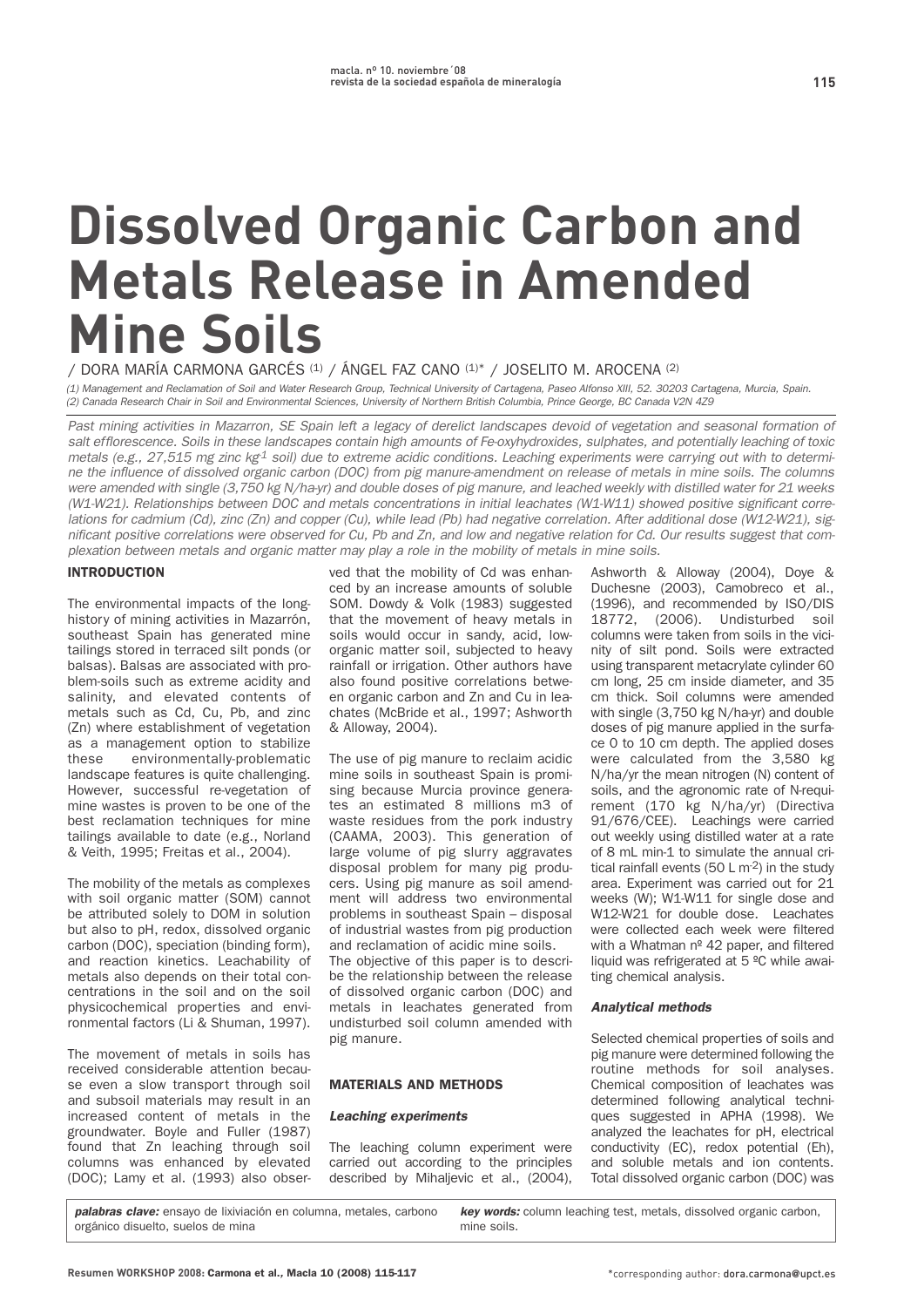| <b>Leaching week</b> | pН              | EC (dS $m1$ ) | $Eh$ ( $mV$ ) | Cd (mg $L-1$ ) | Cu (mg $L^2$ ) | Pb ( $mgL-1$ ) | Zn (mg $L^2$ ) | DOC (mg $L-1$ ) |
|----------------------|-----------------|---------------|---------------|----------------|----------------|----------------|----------------|-----------------|
| W1                   | 1.80(0.08)a     | 18.13(2.15)a  | 583 (24,9)a   | 18.31 (4.8)a   | 97.8(7.2)a     | 0.60(0.4)a     | 2520 (413)a    | 25.25(1.3)a     |
| W11                  | $2.57(0.14)$ b  | 4.79 (0.33)b  | 412 (47)b     | 0.10(0.02)     | $3.18(2.26)$ b | 1.92(0.5)      | 22.10 (4.10)b  | 15.34 (1.6)b    |
| W21                  | $2.87(0.19)$ ba | 4.26(0.49)    | 448 (59)b     | 0.04(0.01)c    | 1.16(0.43)b    | $0.83(0.7)$ ba | 5.59(0.64)c    | 15.00 (2.9)ba   |

n: number of observations in a group, w1 (n=3), w11 (n=3), w21 (n=2). Means followed by similar letter are not significantly different

**measured using a TOC – V-CSH Shimadzu** Tabla 1. Characteristics of leachates in single and double doses of pig manure-amendment columns

**(Kyoto-Japan). We determined the following elements in soils and pig manure: Cd, Cu, Pb, Zn, and Cd, Cu, Pb, Zn, iron**  $\text{C}_3$ ,  $\text{C}_4$ ,  $\text{C}_5$ ,  $\text{C}_7$ ,  $\text{C}_8$ ,  $\text{C}_9$ ,  $\text{C}_9$ ,  $\text{C}_9$ ,  $\text{C}_9$ ,  $\text{C}_9$ ,  $\text{C}_9$ ,  $\text{C}_9$ ,  $\text{C}_9$ ,  $\text{C}_9$ ,  $\text{C}_9$ ,  $\text{C}_9$ ,  $\text{C}_9$ ,  $\text{C}_9$ ,  $\text{C}_9$ ,  $\text{C}_9$ ,  $\text{C}_9$ ,  $\text{C}_9$ ,  $\text{DOC}$ , mangemese ( $\text{wn}$ ), maate ( $\text{N} \text{O}_3$ ),<br>DOC, sulphate ( $\text{SO}_4^{-2}$ ), chloride (Cl<sup>-</sup>), **sodium (Na), potassium (K), calcium (Ca), and magnesium (Mg) for leachates. Statistical comparison of the chemical composition of soils and leachates from columns subjected to single and double doses of pig manure was conducted using ANOVA.**

## Results and Discussion

## **Characteristics of leachates from leaching experiment**

Table 1 **summarises the composition of leachates obtained in soil columns subjected to single (W1 to W11) and double doses (W12 to W21). The results showed that initial acidity was very high due to the oxidation of pyritic minerals. pH in leachates slightly increased from 1.8 to 2.6 after week 11 and to pH 2.9 at the end of the experiment (W21). Leaching caused a significant reduction (p <0.05) in EC in single dose (W1-W11). EC values was highest in the first leaching events due to the washing of soluble salts from pig manure amendment and soil but declined from 18.1 to 4.8 and 4.3 dS m-1 in single and double doses, respectively. Redox potential remained in the range 400 to 450 mV for both single and double doses.**

**The total contents of Cu and Zn in leachates were relatively high at the beginning of the experiment, and decreased steadily over time, whereas Pb and Cd contents remained low (**Table 1**). We think that the reductions in Cu, Cd and Zn concentrations in leachates were due to increase CEC resulting from the increased in soil organic matter. The release of DOC through soil washing processes was significant (p<0.01) at the first 6 weeks, and then remained around 15 mg L-1. After 21 weeks of leaching, all metals reached low values, and were slightly over the threshold established by FAO for irrigation water (Cd:0.01; Cu:0.20; Pb:5.0; Zn:2.0 in mg L-1).** 

**Cadmium, Cu, Pb and Zn concentrations in the leachates with time are shown in** Fig. 1**. The contents of metals in the leachates significantly decreased with time during W1-11, and seemed to reach steady state except for Pb that exhibited gradual increase in single dose and decreased in double dose. Significantly higher amounts of soluble Zn, followed by Cu, Cd and Pb, were found in leachates generated during the first 6 weeks (W1-W6) than similar period (W12- W18) in columns amended with dou-**

**ble dose. In W6-W11, soluble Cu, Cd and Zn showed fluctuations in low values that continuously decreased even alter the addition of double dose. Pb concentration of the leachates was low because it is normally retained in the solid phases (Dunnivant et al., 1992); while high Zn values in leachates were due to its high solubility and mobility (Guisquiani et al., 1992; Alloway, 2003). The low pH (< 3.0) in leachates might also contribute to the mobilization of metals in the soil (Ashworth & Alloway, 2004).** 





Fig. 2. Relationships between Cd, Cu, Pb, and Zn concentrations and dissolved organic carbon in leachates from pig manure-amended mine soil column.